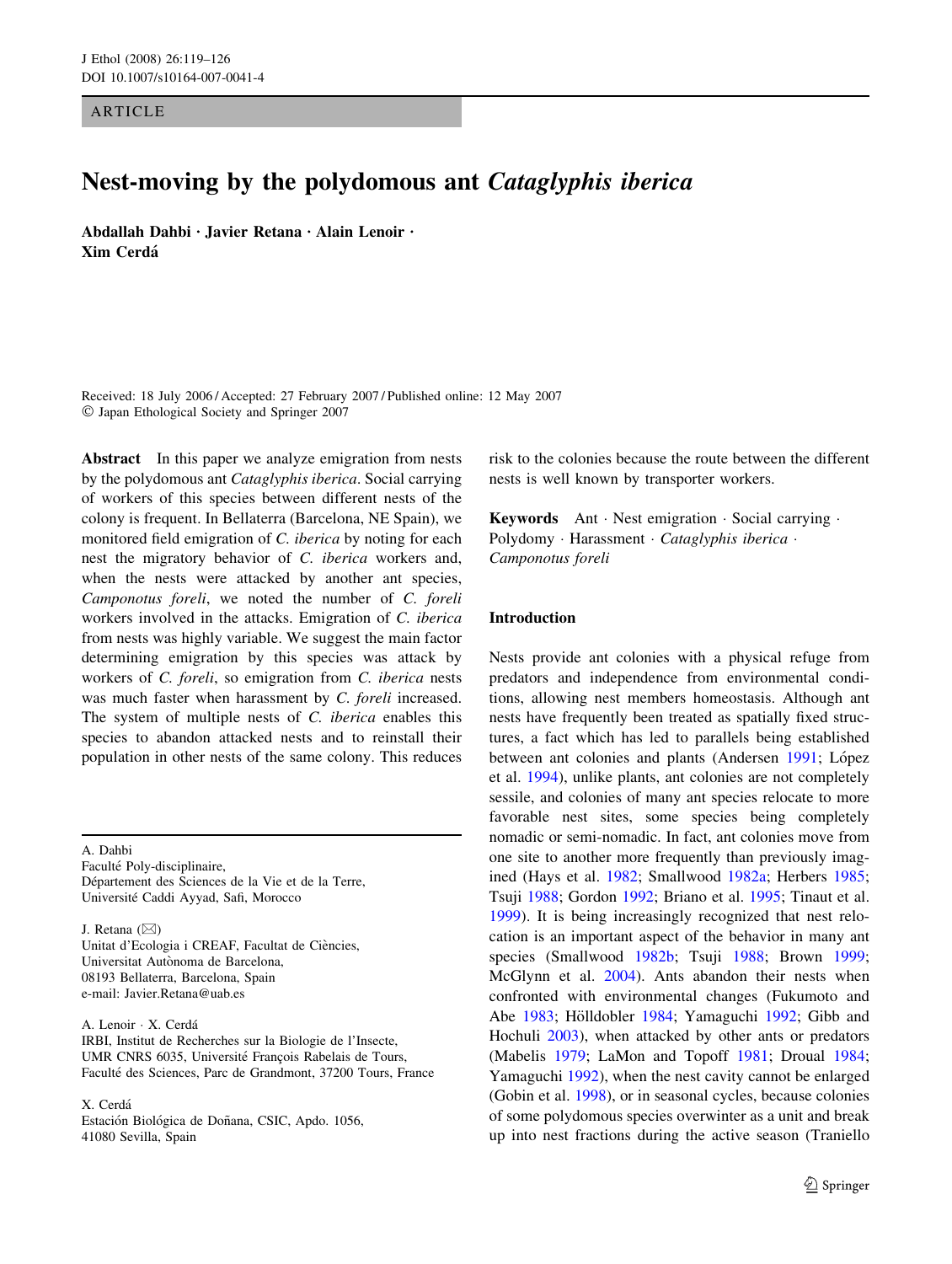and Levings [1986;](#page-6-0) Herbers [1986,](#page-6-0) [1989](#page-6-0); Banschbach and Herbers [1999\)](#page-5-0).

According to Hölldobler and Wilson ([1990](#page-6-0)), colony emigration is basic to ant biology—surprisingly frequent in occurrence and vital to survival. Movement of workers from one to another nest is, presumably, because of a balance between the costs and benefits of relocation (reviewed by Tsuji [1988\)](#page-6-0). Nest evacuation is a disruptive and costly strategy. Costs may include loss of foraging time, energy expended excavating and managing new nests, and exposure of the colony queen to surface predation by birds, lizards, and other invertebrates (Brown [1999;](#page-5-0) Pezon et al. [2005\)](#page-6-0). For many ant species nest movement is mediated by stereotyped techniques of communication and transporta-tion (reviewed by Hölldobler and Wilson [1990\)](#page-6-0). Many ant species emigrate along trails, following chemical marks (Harrison and Gentry [1981](#page-6-0); Droual [1983](#page-5-0); Aron [1992](#page-5-0); Djiéto-Lordon et al. [2001](#page-5-0)). In other instances nest moving involves behavior such as tandem running, in which a recruiter slowly leads a single ant from the old nest to the new (Möglich [1978,](#page-6-0) Pratt et al. [2002\)](#page-6-0), and social carrying, in which an ant, the transporter, picks up a nest-mate, the transportee, and carries it to the new site (Abraham and Pasteels [1980;](#page-5-0) Kwait and Topoff [1983](#page-6-0); Pratt [1989;](#page-6-0) Langridge et al. [2004\)](#page-6-0). Species using chemical communication have many means of modulating the intensity of the recruitment signal according to the stimulus (Beckers et al. [1992,](#page-5-0) [1993;](#page-5-0) Portha et al. [2002\)](#page-6-0). For other species, nestmate leading is not linked to chemical signals, and its modulation is strictly behavioral, e.g. changing from tandem-running to social carrying (Möglich and Hölldobler [1974;](#page-6-0) Pratt et al. [2002\)](#page-6-0) or by task switching when necessary (Sendova-Franks et al. [2002](#page-6-0)).

One ant species for which nest-mate transport is not linked to chemical signals is Cataglyphis iberica, which is endemic to the Iberian Peninsula and lives in arid and very dry locations (Tinaut and Plaza [1989\)](#page-6-0). C. iberica colonies are monogynous and polydomous (Cerdá et al. [1994,](#page-5-0) [2002\)](#page-5-0). Monogyny is a relatively uncommon trait in polydomous colonies, because in most ant species polydomy is linked to polygyny (Pisarski [1972](#page-6-0); Yamauchi et al. [1981;](#page-7-0) Rosengren and Pamilo [1983;](#page-6-0) Rosengren et al. [1993](#page-6-0); Pedersen and Boomsma [1999\)](#page-6-0). Nests of C. iberica colonies (one of which has the single queen), are connected by so-cial carrying (Cerdá et al. [1994](#page-5-0); Fourcassié et al. [2000](#page-5-0)). For this species, adult transport between nests is involved in the maintenance of a homogeneous colony odor, or ''gestalt odor'' (Dahbi et al. [1997](#page-5-0)), and in emigration from nests  $(Cer<sub>dá</sub> and Retana 1998)$  $(Cer<sub>dá</sub> and Retana 1998)$  $(Cer<sub>dá</sub> and Retana 1998)$ , and is performed by a few workers belonging to a temporary caste that specializes in transporting nest-mates (Cerdá and Retana [1992\)](#page-5-0). Our objective in this paper is to describe emigration of this species from nests, and its modulation in different circumstances. Cataglyphis iberica lives in places where competition with other species is intense. Here we study emigration in the presence of Camponotus foreli in particular.

#### Materials and methods

Fieldwork was conducted in Bellaterra, near the campus of the Autonomous University of Barcelona (Barcelona, NE Spain) during the summer. The climate in the area is Mediterranean subhumid, and soil is calcareous of the xerorthent type. The study site was characterized by the total absence of overstory stratum and a reduced understory and herbaceous cover. Because emigration was an unpredictable phenomenon, it was not possible to know the site where it would happen, or the moment, to enable the study to be performed systematically. All occurrences of emigration observed in the study area were monitored until their end. Monitoring was conducted by two observers who noted, for each C. iberica nest and for the whole duration of each episode, the migratory behavior of C. iberica workers (number of transports of workers or brood during 5 min every 10 min) and the nest of destination of this transport. The timing of the emigration of the queen was of particular interest, because it may be hypothesized that early transport of the queen would be the least risky option. As emigration progresses it is likely to attract greater attention from predators with time. Soil temperature (near the nest entrance, in the sun) was recorded every hour with glass-headed thermocouples connected to a Univolt DT-830 digital multimeter. Because some emigrations were provoked by attacks by another ant species, Camponotus foreli, intensity of harassment in the course of emigration was quantitatively estimated (high, low, or none) from the number of C. foreli workers involved in attacks against C. iberica nests.

### Results

Descriptive statistics of emigration of C. iberica from nests are listed in Table [1.](#page-2-0) Most emigrations occurred at approximately noon on summer days, when temperatures were highest and *C. iberica* was the only ant species present on the ground. Emigrations were conducted by transport of workers (and brood) from the abandoned nest to other nests of the same colony. The number of nests that received these transports varied from one to four but frequently one nest received most of the transported workers. Emigration lasted between 1 and 2 h (only considering episodes observed completely). The distance between the original and the receiving nests did not affect the duration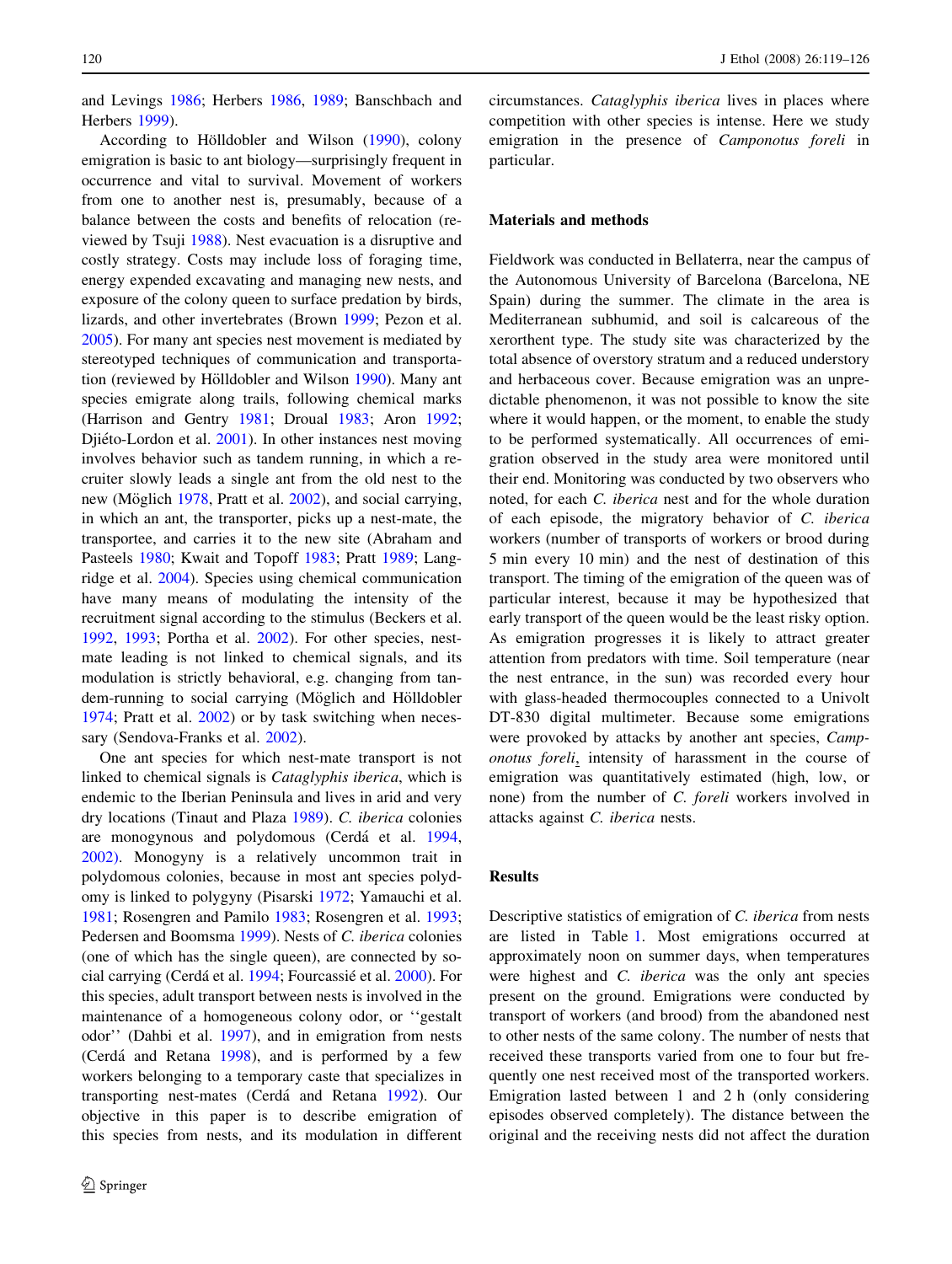<span id="page-2-0"></span>Table 1 Characteristics of emigration from Cataglyphis iberica nests

| Emigration number                  |                | 2              | 3              | $4*$           | $5*$          | 6              |
|------------------------------------|----------------|----------------|----------------|----------------|---------------|----------------|
| Time of the day (LST)              | 12:30          | 12:50          | 12:15          | (14:40)        | (13:05)       | 12:00          |
| Date                               | June 1988      | 10 August 1983 | 12 August 1987 | 29 July 1987   | 4 August 1988 | 13 August 1987 |
| Observation time (min)             | 125            | 70             | 90             | (25)           | (55)          | 60             |
| Mean temperature $(^{\circ}C)$     | 38             | 48             | 50             | 50             | 45            | 44             |
| Total observed transports          | 302            | 104            | 182            | 198            | 342           | 541            |
| Number of recipient nests          | 4              |                |                |                | 2             | $\overline{2}$ |
| Distance of travel (m)             | 2.3            | 1.1            | 3.3            | 1.9            | 2.8           | 3.3            |
| Mean velocity (transports per min) | 2.4            | 1.2            | 2.0            | 7.9            | 6.2           | 9.0            |
| Nest harassment by C. foreli       | None           | None           | Low            | High           | High          | High           |
| Nest occupation by C. foreli       | N <sub>0</sub> | N <sub>0</sub> | Yes            | N <sub>0</sub> | Yes           | Yes            |

Emigrations indicated with an asterisk were not observed from the beginning. Mean temperatures for the times of movement, characteristics of emigration, and intensity of nest harassment by C. foreli are shown for each instance of emigration. Low harassment: fewer than five C. foreli workers attack the nest and do not remain very long at the nest. High harassment: more than five C. foreli workers (between 5 and 25) attack the nest and remain at the nest entrance

of emigration—there was no significant relationship between mean velocity of emigration and distance traveled by adult transports (Spearman's correlation  $R = 0.377$ ,  $P = 0.46$ ,  $n = 6$ ) or between duration of emigration (time with traffic of adult transports) and distance (Spearman's correlation  $R = -0.211$ ,  $P = 0.79$ ,  $n = 6$ ). When abandonment of the nest was provoked by harassment by C. foreli workers, mean velocity was significantly higher (ANOVA,  $F = 43.2$ ,  $P = 0.003$ ) than when there was little or no harassment (7.7  $\pm$  0.6 and 1.9  $\pm$  0.6 transports per min, respectively,  $n = 3$  for both). In three out of six instances the nest was later occupied by C. foreli workers.

Figure 1 shows details of six emigrations (data have been standardized for comparison) indicating the different patterns observed, depending on the cause of emigration. Three cases  $(1-3)$  are emigrations from nests not attacked by C. foreli. For these emigrations recruitment of adult transports begins slowly, more than 2 h elapsing. In case 1 emigration was accelerated when the queen was carried to the receiving nest. In the other cases we did not observe transport of the queen. In cases 4–6, emigrations were caused by C. foreli harassment, and they quickly attained high values of adult transport, a large slope is apparent in the graphical representation. Most (80%) of the population of each nest is carried in a very short time, up to 90 min.

A case study is described to illustrate the development of emigration with harassment. It affected a C. iberica colony which, on 15 July, consisted of three nests related by social carrying (Fig. [2a](#page-3-0)). On 29 July, Nest 3 had already been abandoned and Nest 2 was harassed by C. foreli workers that were at the entrance attacking and biting returning C. iberica foragers. Nest 1 received all transports from Nest 2, which was abandoned on 3 August. On 11 August, the colony was composed of Nests 1 and 4, which colony workers had excavated on previous days. The two



Fig. 1 Nest abandonment during the six instances of emigration of Cataglyphis iberica observed in the field (cumulative percentage of adult transport through time). Cases 1–3 were not affected or only weakly affected by C. foreli attacks whereas cases 4–6 occurred after intense C. foreli harassment (more details of each episode are given in Table 1). Transports were quantified during 5 min for each 10 min. Time is the time since the first adult was transported from the nest. The arrow indicates queen transport

nests were attacked by C. foreli workers, which tried to open the nests, while C. iberica workers blocked up the entrance with sand from inside. This behavior continued the next day and after 12:00 p.m. occupants of Nest 1 were forced to emigrate to Nest 4 (Fig. [2](#page-3-0)b). There was also much digging activity in two new nests, Nests 5 and 6, and several transports arrived at the former. On 13 August (Fig. [2c](#page-3-0)), C. foreli workers attacked Nest 4. The number of attacking C. foreli workers, which was high during the morning hours, decreased after 11:30 a.m., because of the high temperatures reached on the ground. At 12:00 a.m.,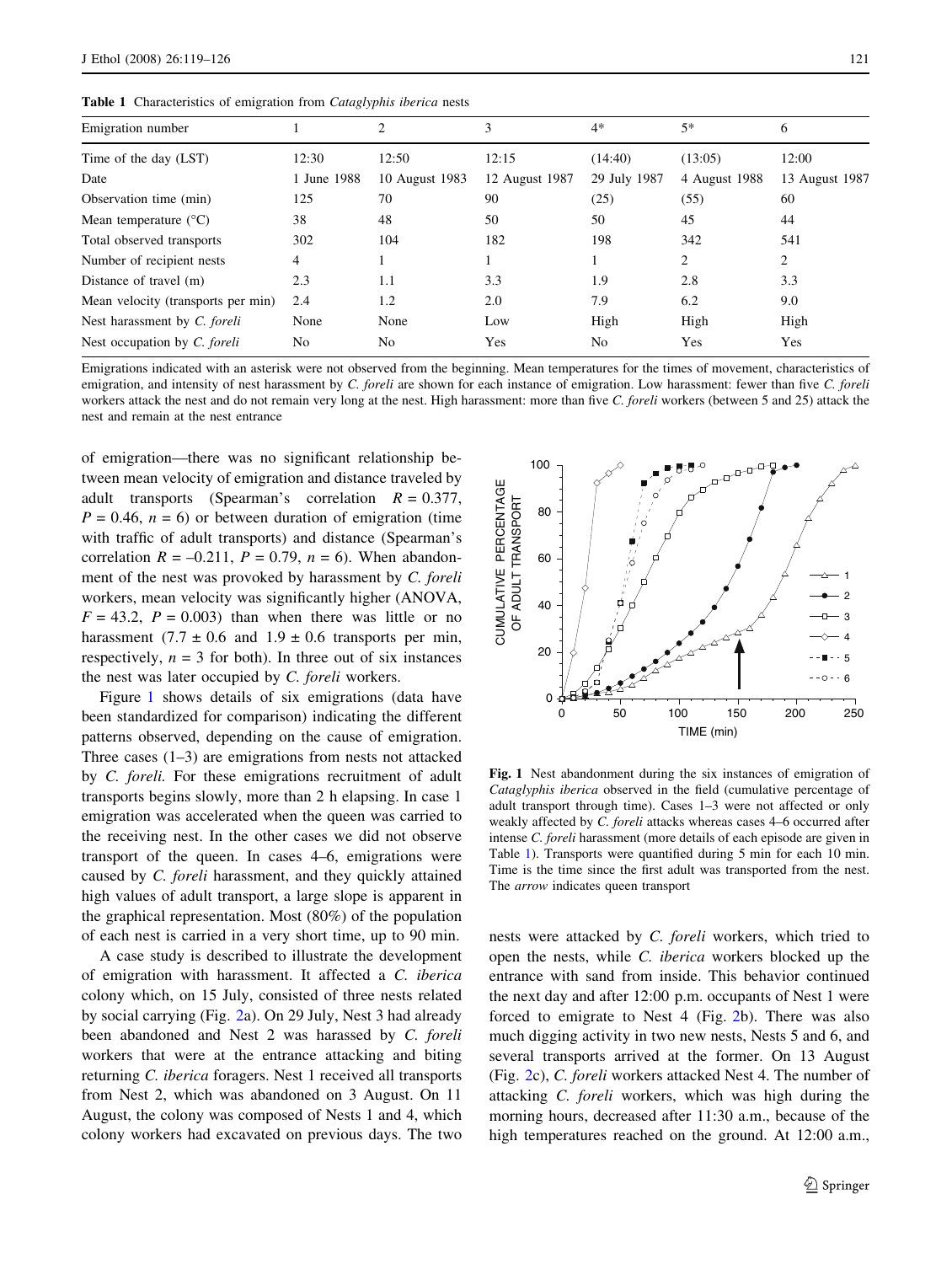<span id="page-3-0"></span>Fig. 2 Development of an episode of harassment of a Cataglyphis iberica colony by two Camponotus foreli nests (F1 and F2). The polydomous colony was initially composed of three nests (Nests 1, 2 and 3), that split into eight new nests (Nests 4–11) as a consequence of C. foreli attacks. Dates: a 15 July; b 12 August; c 13 August; d 20 August. Unbroken line with an arrow at the end, emigration by adult transport from one nest to another. Unbroken line with arrows at both ends, within-colony nest relationships by adult transport. >>: attack of C. iberica nest by C. foreli. EX, new nest excavation by C. iberica workers





Fig. 3 a Daily fluctuation of soil surface temperature ( $\degree$ C) during (b) abandonment of a C. iberica nest caused by the attacks of C. foreli. Time is local standard time  $(GMT + 2 h)$ . Solid dots (and right scale) represent the number of C. foreli workers at the entrance of the attacked C. iberica nest. The critical thermal limits, CTM, of C. foreli and C. iberica are, respectively, 48 and  $52^{\circ}$ C. On the *left scale, open* triangles (and broken lines) indicate brood transports, and open dots (and solid line) indicate adult transports (number per minute) by C. iberica workers to other nests of the polydomous colony

when ground temperature exceeded 48°C, almost no C. foreli were found near the nest entrance (Fig. 3). At that time C. iberica workers evacuated the nest by means of brood and worker transports (with up to eight brood transports and 19 worker transports per minute). These transports were in two directions, mainly to Nest 1, but also to Nest 6. Abandonment of Nest 4 was complete in less than 2 h. When the temperature decreased and C. foreli workers returned to the nest entrance at approximately 15:00 p.m. the nest was almost empty. During this day, much digging activity was observed in Nest 5 and in other new nests (Nests 7, 8, 9, 10, and 11). Harassment of C. iberica nests had finished by 14 August, and the remaining nests had either normal foraging activity (Nests 4, 6 and 8) or digging activity (Nests 1, 5, 10 and 11). When all nests were excavated by us (one week after the end of the attack), Nests 1, 5, 10 and 11 had workers and brood, with the queen in Nest 11, and Nests 2, 3, 4, 5, 7, 8 and 9 were empty. Thus, the final outcome of this harassment was displacement of the C. iberica colony by a few meters but not its destruction. After these attacks and emigration episodes the queen was, moreover, lodged in the nest (Nest 11) furthest from C. foreli nests (Fig. 2d).

#### **Discussion**

Nest moving by ants occurs at unpredictable times. This makes them very difficult to observe in the field and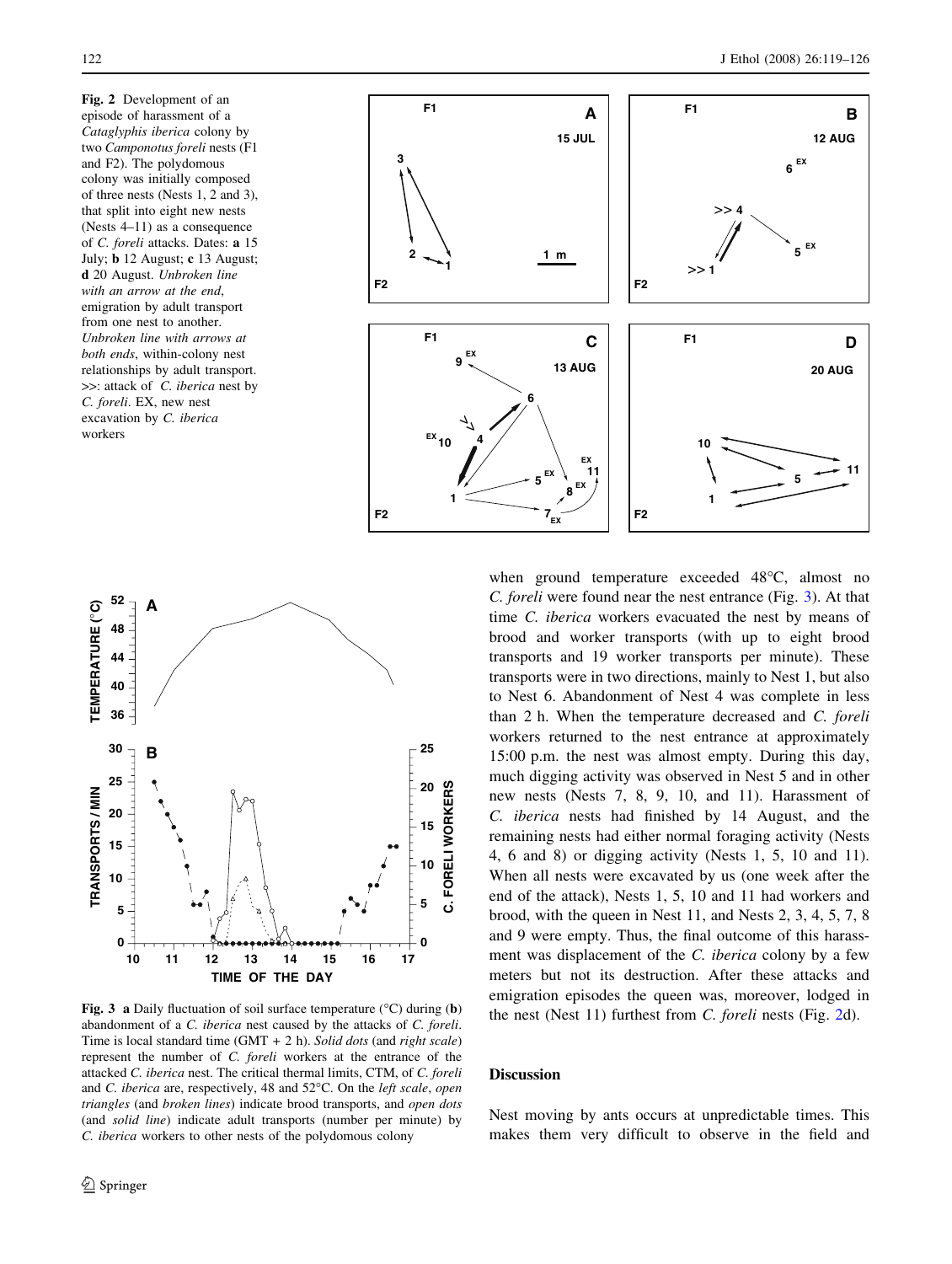explains why descriptive statistics are relatively rare in the literature. The data provide, nonetheless, an illustration of the effect on ants of interference competition. Harassment by C. foreli is an important reason for nest moving by C. iberica in the habitat studied. From our results we conclude that time taken during emigration of C. iberica depends on the level of harassment. When necessary, nests are quickly abandoned, the worker force moving to another nest of the same colony by means of adult transport.

Emigration of ant societies may be a costly strategy, but it is necessary when the nest becomes uninhabitable for different reasons (destruction, environmental changes, pressure from predators or competitors, etc.). To understand nest evacuation it is necessary to evaluate the costs and benefits for the colony. When nest construction is easy because of its simplicity and the colony is small, as it is for C. iberica (Plaza and Tinaut [1989](#page-6-0)), it is easier to emigrate when external conditions are unfavorable (Möglich [1978](#page-6-0); Hölldobler [1984](#page-6-0)). C. *iberica* colonies are polydomous, and social carrying of workers between different nests of the colony is frequent (Cerdá et al. [1994](#page-5-0)). Although social carrying was originally a recruitment system for emigration of ants from nests (Wilson [1971](#page-7-0)), for C. iberica this behavior also serves to maintain colony cohesion (Dahbi et al. [1997](#page-5-0)) and to increase habitat exploitation (Cerda´ et al. [2002\)](#page-5-0). Nest movement is high in this species; the lifetime of up to 55% of nests is only 1–3 months (Cerda´ et al. [2002](#page-5-0)), and when nest renewal occurs, workers and brood are transported to other nests of the colony by social carrying. The multi-nest system of C. iberica reduces the risks run by the colonies, because the receiving nest is already excavated and the route between the different nests is well known by transporter workers, which transport adults and brood by social carrying between nests throughout the foraging season (Cerdá et al. [1994\)](#page-5-0). For many ant species there is an exploration period before nest moving (Abraham and Pasteels [1980](#page-5-0); Fukumoto and Abe [1983;](#page-6-0) Kumar and Veeresh [1990](#page-6-0); Verhaeghe et al. [1992\)](#page-6-0) but for C. iberica the exploration period is not necessary and emigration time is shorter (we have observed a maximum of 2 h for emigration of C. iberica; Table [1,](#page-2-0) Fig. [3\)](#page-3-0).

One of the key factors affecting emigration from nests is transport of the queen. Nest movement is a potentially dangerous time for a colony, because queens (and also brood) are exposed to predators when they travel on the surface between nest sites (Levings [1983\)](#page-6-0). Transport of the queen in the middle of emigration, as has been observed for some ant species (Franks and Sendova-Franks [2000](#page-5-0); Pezon et al. [2005\)](#page-6-0) could be a lower-risk strategy, because she is transferred from the protection of half of the colony in the old nest to protection of the other half in the new nest (Franks and Sendova-Franks [2000](#page-5-0)), but it can also be a risky option, because as emigration progresses it is likely to attract greater attention from predators. In the only instance in which transport of the C. iberica queen was observed it provoked acceleration of worker transports, in contrast with the observed behavior of Myrmica rubra (Abraham and Pasteels [1980\)](#page-5-0). Because C. iberica colonies are monogynous, with a central nest that contains the only queen and centralizes the interchange of workers by adult transport (Cerdá et al. [1994\)](#page-5-0), the queen is a key factor promoting activation of adult transport by transporter workers, when it is in certain danger during emigration from a nest.

Emigration of C. iberica from nests is highly variable, however (Table [1](#page-2-0); Fig. [1\)](#page-2-0). One factor causing emigration of this species from a nest is the attack by C. foreli workers (a complete description of the harassment of C. iberica colonies by C. foreli is available elsewhere (Cerdá and Retana [1998](#page-5-0))). The results given above indicate that emigration of C. iberica from nests is much faster when harassment by C. foreli increases. Both C. foreli and C. iberica are heat-tolerant and risk-prone ant species (Cerdá et al. [1998\)](#page-5-0) that forage when temperatures are closer to their critical thermal limits. The specificity of antagonistic behavior between these species can be seen as an example of ''enemy specification'' (Wilson [1976](#page-7-0)), because C. foreli attacks have the outcome of nest usurpation, i.e. they usually occupy the abandoned nest after expulsion of C. *iberica* (Cerdá and Retana [1998](#page-5-0)) but do not affect other species present in the area, for example Aphaenogaster senilis, a species with similarly low aggression (Retana and Cerdá [1995](#page-6-0)). C. iberica cannot defend nests against C. foreli, which has larger workers and more aggressive behavior, so rapid nest evacuation is less costly than strong resistance to the invaders (Cerda´ and Retana [1998](#page-5-0)), which may lead to many workers being injured or killed. The greater thermophyly of C. iberica than C. foreli (their critical thermal maximum temperatures are 52 and 48°C, respectively (Cerdá and Retana, unpublished data)), enables C. iberica workers to abandon the nest without the presence of C. foreli, which are unable to withstand the high soil temperatures (Fig. [3\)](#page-3-0). Because of the harsh conditions and extreme temperatures, adult transport performed by individual foragers is probably more efficient than recruitment by use of chemical trails (Ruano et al. [2000](#page-6-0)). The system of multiple nests also enables them to abandon the attacked nests and to reinstall their population in other nests of the same colony (Fig. [2](#page-3-0)). The advantages of polydomy when a nest is suddenly attacked or destroyed by natural events have been observed for different ant species (Mabelis [1979](#page-6-0); Droual [1983](#page-5-0), [1984](#page-5-0); Curtis [1985\)](#page-5-0) and for other social insects, for example wasps (Strassmann [1981](#page-6-0); Ito [1986\)](#page-6-0).

If we ignore the peculiar daily migrations of army ants, velocities of emigration are very different both between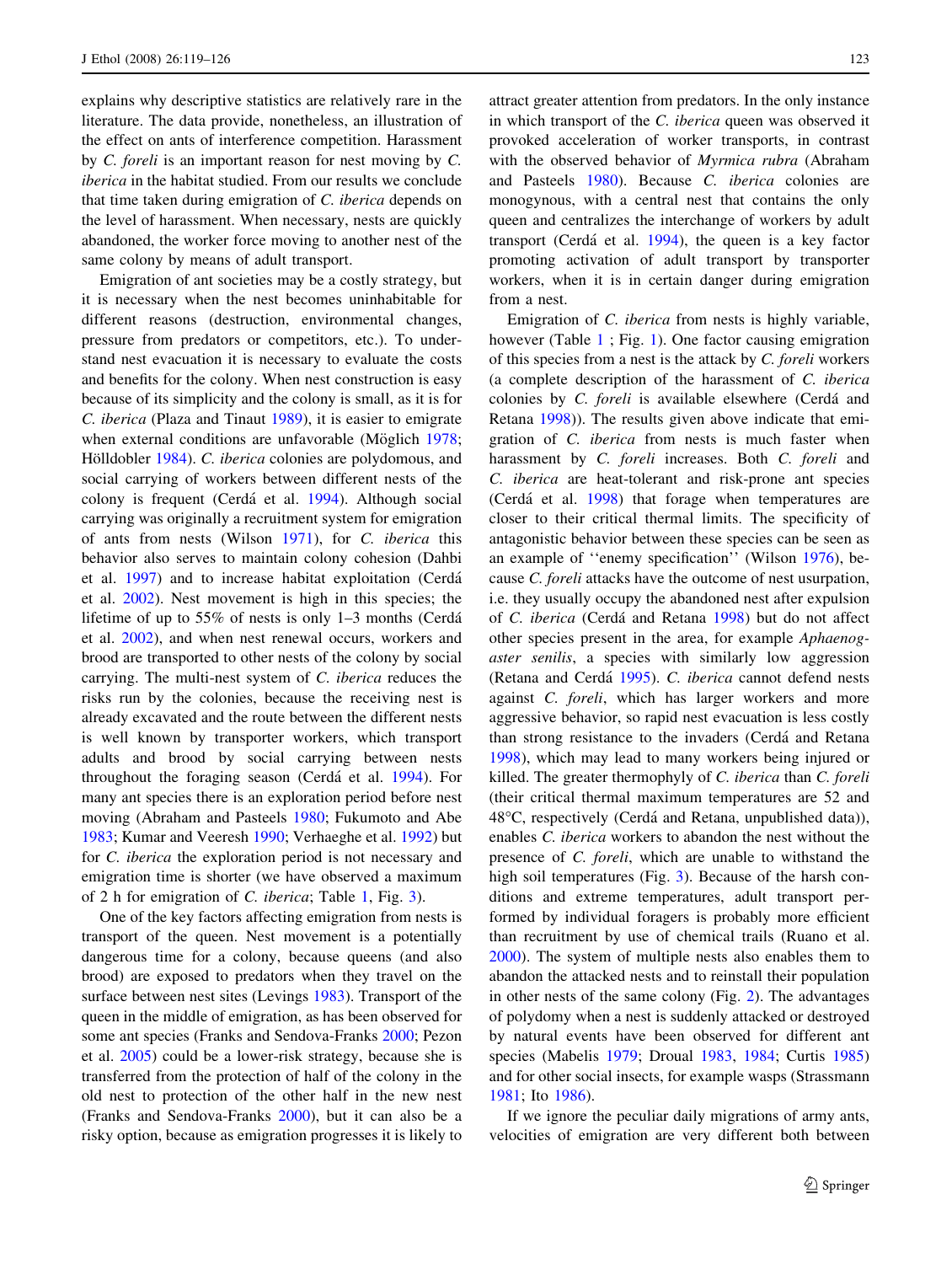<span id="page-5-0"></span>(Möglich  $1978$ ; Lamon and Topoff  $1981$ ) and within (Mabelis [1979;](#page-6-0) Pratt et al. [2002;](#page-6-0) this study) species, ranging from 2–5 to 80–90 workers per minute, depending on nest population. The duration of emigration also depends on nest population but is mainly affected by the cost of nest production, and may last from several tens of minutes (Maschwitz and Schönegge  $1983$ ) to a few hours (Longhurst and Howse [1979](#page-6-0); Tsuji [1988;](#page-6-0) Leal and Oliveira [1995;](#page-6-0) this study) and even days (Smallwood [1982b](#page-6-0)). Activation of emigration always occurs during the hours of maximum activity of the species, e.g. during the hottest hours of the day for *C. iberica*, a thermophilic ant (Cerdá and Retana 1988), during the day for Leptogenys nitida (Duncan and Crewe1994), and at night for the nocturnal Leptogenys sp.1 (Maschwitz et al. [1989\)](#page-6-0). As Hölldobler and Wilson ([1990\)](#page-6-0) state, in the future it will be exciting to study the phenomenon of emigration from nests more extensively, to correlate the many forms emigration takes with exigencies faced by species in their individual environments. In the last few years laboratory studies have focused on the emigration of Leptothorax societies by use of an interesting combination of decision-making and mathematical modeling (Mallon et al. [2001;](#page-6-0) Franks et al. 2002, 2003a, b; Sendova-Franks et al. 2002; Pratt et al. [2002;](#page-6-0) Langridge et al. [2004](#page-6-0)); as far as we are aware, however, field studies of behavior and ecology are still scarce. C. *iberica* is a very interesting and special species. It occupies very arid and degraded areas where a network of nests enables it to maximize habitat exploitation (Cerda´ et al. 2002). In addition to this ecological advantage of polydomy, when a ''problem'' (= attack or destruction) affects a nest, abandonment may be an immediate response.

Acknowledgments This study was partly funded by the Spanish Ministerio de Educación y Ciencia (BOS2003-01536 to X.C.). An earlier version of the manuscript was written during different stays of X.C. and J.R. at the LEEC (Université Paris Nord) supported by Spanish-French grants from MEC (HF93-133B and HF94-345B). X.C.'s stay at IRBI was supported by a sabbatical grant from MEC (PR2004-0539). We are grateful to Rocío Requerey and Elena Angulo for bibliographic assistance.

#### References

- Abraham M, Pasteels JM (1980) Social behaviour during nest-moving in the ant Myrmica rubra L. (Hymenoptera: Formicidae). Insect Soc 27:127–147
- Andersen AN (1991) Parallels between ants and plants: implications for community ecology. In: Huxley CR, Cutler DF (eds) Ant– plant interactions. Oxford University Press, Oxford, pp 539–558
- Aron S (1992) Queen retrieval in the Argentine ant. Experientia 48:694–697
- Banschbach VS, Herbers JM (1999) Nest movements and population spatial structure of the forest ant Myrmica punctiventris (Hymenoptera: Formicidae). Ann Entomol Soc Am 92:414–423
- Beckers R, Deneubourg JL, Goss S (1992) Trail laying behaviour during food recruitment in the ant Lasius niger (L.). Insect Soc 39:59–72
- Beckers R, Deneubourg JL, Goss S, (1993) Modulation of trail laying in the ant Lasius niger (Hymenoptera: Formicidae) and its role in the collective selection of a food source. J Insect Behav 6:751– 759
- Briano JA, Patterson RS, Cordo HA (1995) Colony movement of the black imported fire ant (Hymenoptera: Formicidae) in Argentina. Environ Entomol 24:1131–1134
- Brown MJF (1999) Nest relocation and encounters between colonies of the seed-harvesting ant Messor andrei. Insect Soc 46:66–70
- Cerda´ X, Retana J (1988) Influencia de los factores ambientales sobre la actividad diaria de recolección de la hormiga Cataglyphis iberica (Em.) (Hymenoptera: Formicidae). Anales Biología 15:75–82
- Cerda´ X, Retana J (1992) A behavioural study of transporter workers in Cataglyphis iberica ant colonies (Hymenoptera, Formicidae). Ethol Ecol Evol 4:359–374
- Cerda´ X., Retana J (1998) Interference interactions and nest usurpation between two subordinate ant species. Oecologia 113:577–583
- Cerda´ X, Retana J., de Haro A (1994) Social carrying between nests in polycalic colonies of the monogynous ant Cataglyphis iberica (Hymenoptera: Formicidae). Sociobiology 23:215–231
- Cerda´ X, Retana J, Cros S (1998) Critical thermal limits in Mediterranean ant species: trade-off between mortality risk and foraging performance. Funct Ecol 12:45–55
- Cerda´ X, Dahbi A, Retana J (2002) Spatial patterns, temporal variability and the role of multi-nest colonies in a monogynous Spanish desert ant. Ecol Entomol 27:7–15
- Curtis BA (1985) Nests of the Namib desert dune ant Camponotus detritus Emery. Insect Soc 32:313–320
- Dahbi A, Cerdá X, Hefetz A, Lenoir A (1997) Adult transport in the ant Cataglyphis iberica: a means to maintain a uniform colonial odour in a species with multiple nests. Physiol Entomol 22:13– 19
- Djiéto-Lordon C, Orivel J, Dejean A (2001) Consuming large prey on the spot: the case of the arboreal foraging ponerine ant Platythyrea modesta (Hymenoptera: Formicidae). Insect Soc 48:324–326
- Droual R (1983) The organization of nest evacuation in Pheidole desertorum Wheeler and P.hyatti Emery (Hymenoptera: Formicidae). Behav Ecol Sociobiol 12:203–208
- Droual R (1984) Anti-predator behaviour in the ant Pheidole desertorum: the importance of multiple nests. Anim Behav 32:1054–1058
- Duncan FD, Crewe RM (1994) Group hunting in a ponerine ant, Leptogenys nitida Smith. Oecologia 97:118–123
- Fourcassié V, Dahbi A, Cerdá X (2000) Orientation and navigation during adult transport between nests in the ant Cataglyphis iberica. Naturwiss 87:355–359
- Franks NR, Sendova-Franks AB (2000) Queen transport during ant colony emigration: a group-level adaptive behavior. Behav Ecol 11:315–318
- Franks NR, Pratt SC, Mallon EB, Britton NF, Sumpter DJT (2002) Information flow, opinion polling and collective intelligence in house-hunting social insects. Philos Trans R Soc Lond B Biol Sci 357:1567–1583
- Franks NR, Dornhaus A, Fitzsimmons JP, Stevens M (2003a) Speed versus accuracy in collective decision making. Proc R Soc Lond Biol Sci 270:2457–2463
- Franks NR, Mallon EB, Bray HE, Hamilton MJ, Mischler TC (2003b) Strategies for choosing between alternatives with different attributes: exemplified by house-hunting ants. Anim Behav 65:215–223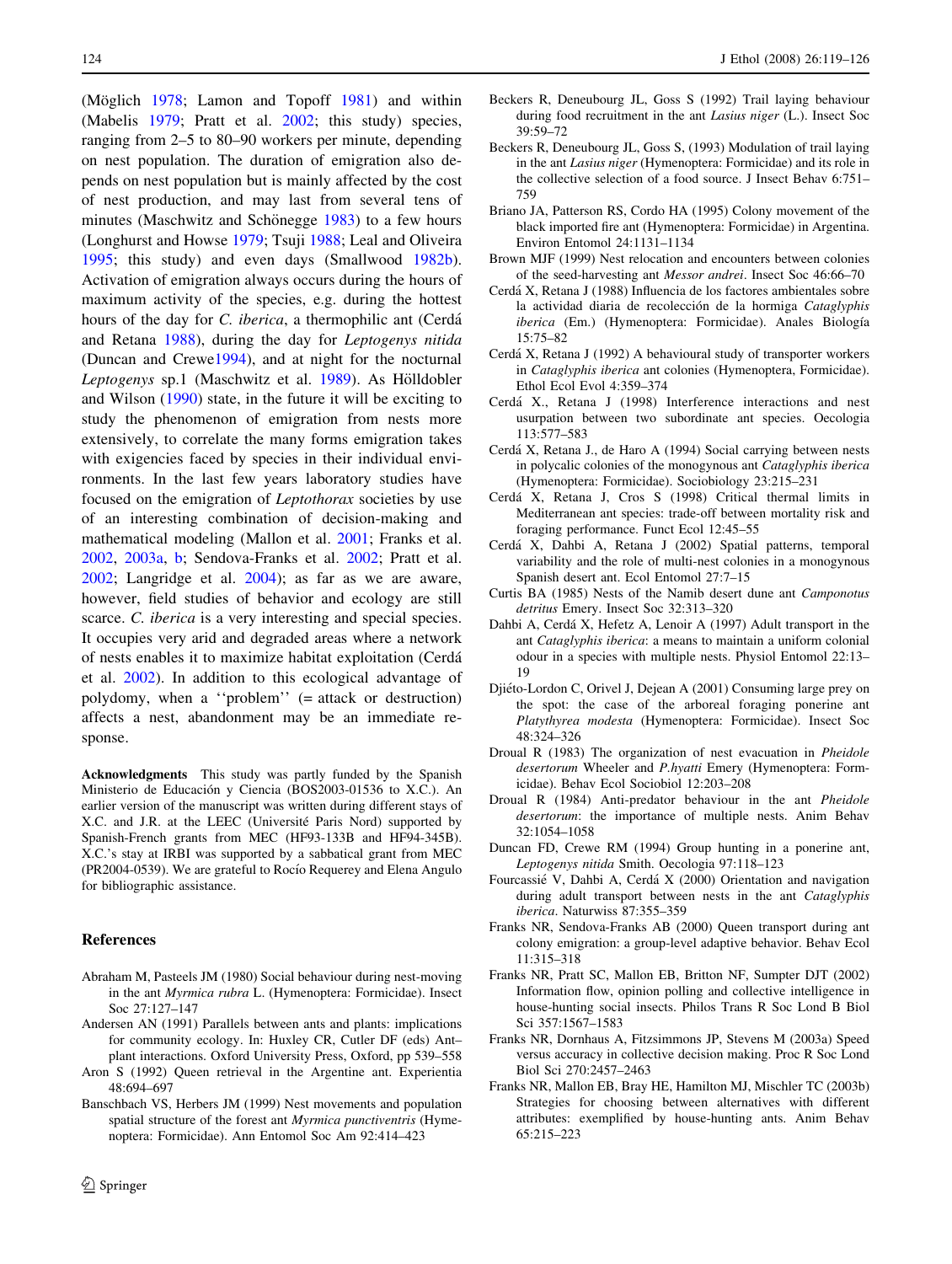- <span id="page-6-0"></span>Gibb H, Hochuli DF (2003) Nest relocation in the golden spiny ant, Polyrhachis ammon: environmental cues and temporal castes. Insect Soc 50:323–329
- Gobin B, Peeters C, Billen J (1998) Colony reproduction and arboreal life in the ponerine ant, Gnamptogenys menadensis (Hymenoptera: Formicidae). Neth J Zool 48:53–63
- Gordon DM (1992) Nest relocation in harvester ants. Ann Entomol Soc Am 85:44–47
- Harrison JS, Gentry JB (1981) Foraging pattern, colony distribution, and foraging range of the Florida harvester ant, Pogonomyrmex badius. Ecology 62:1467–1473
- Hays SB, Horton PM, Bass JA, Stanley D (1982) Colony movement of imported fire ants. J Georgia Entomol Soc 17:266–274
- Herbers JM (1985) Seasonal structuring of a North temperate ant community. Insect Soc 32:224–240
- Herbers JM (1986) Nest site limitation and facultative polygyny in the ant Leptothorax longispinosus. Behav Ecol Sociobiol 19:115– 122
- Herbers JM (1989) Community structure in north temperate ants: temporal and spatial variation. Oecologia 81:201–211
- Hölldobler B (1984) Communication during foraging and nestrelocation in the African stink ant, Paltothyreus tarsatus Fabr. (Hymenoptera: Formicidae, Ponerinae). Z Tierpsychol 65:40–52
- Hölldobler B, Wilson EO (1990) The ants. Springer, Heidelberg
- Ito Y (1986) Social behaviour of Ropalidia fasciata (Hymenoptera: Vespidae) females on satellite nests and on a nest with multiple combs. J Ethol 4:73–80
- Kumar ARV, Veeresh GK (1990) Nesting, nest shifting and foraging habits of Leptogenys diminuta. In: Veeresh GK, Kumar ARV, Shivashankar T (eds) Social insects: an indian perspective. IUSSI Indian chapter, Bangalore, pp 108–115
- Kwait EC, Topoff H (1983) Emigrations raids by slave-making ants: a rapid-transit system for colony relocation. Psyche 90:307–312
- LaMon B, Topoff H (1981) Avoiding predation by army ants: defensive behaviours of three ant species of the genus Camponotus. Anim Behav 29:1070–1081
- Langridge EA, Franks NR, Sendova-Franks AB (2004) Improvement in collective performance with experience in ants. Behav Ecol Sociobiol 56:523–529
- Leal IR, Oliveira PS (1995) Behavioral ecology of the neotropical termite-hunting ant Pachycondyla (=Termitopone) marginata: colony founding, group-raiding and migratory patterns. Behav Ecol Sociobiol 37:373–383
- Levings SC (1983) Seasonal, annual, and among-site variation in the ground ant community of a deciduous tropical forest: some causes of patchy species distribution. Ecol Monogr 53:435–455
- Longhurst C, Howse PE (1979) Foraging, recruitment and emigration in Megaponera foetens (Fab.) (Hymenoptera: Formicidae) from the Nigerian Guinea savanna. Insect Soc 26:204–215
- López F, Serrano JM, Acosta FJ (1994) Parallels between the foraging strategies of ants and plants. Trends Ecol Evol 9:150–153
- Mabelis AA (1979) Nest splitting by the red wood ant (Formica polyctena Foerster). Neth J Zool 29:109–125
- Mallon EB, Pratt SC, Franks NR (2001) Individual and collective decision-making during nest site selection by the ant Leptothorax albipennis. Behav Ecol Sociobiol 50:352–359
- Maschwitz U, Schönegge P (1983) Forage communication, nest moving recruitment, and prey specialization in the oriental ponerine Leptogenys chinensis. Oecologia 57:175–182
- Maschwitz U, Steghaus-Kovac S, Gaube R, Hänel H (1989) A South East Asian ponerine ant of the genus Leptogenys (Hym., Form.) with army ant life habits. Behav Ecol Sociobiol 24:305–316
- McGlynn TP, Carr RA, Carson JH, Buma J (2004) Frequent nest relocation in the ant Aphaenogaster araneoides: resources, competition, and natural enemies. Oikos 106:611–621
- Möglich M (1978) Social organization of nest emigration in Leptothorax (Hymenoptera: Formicidae). Insect Soc 25:205–225
- Möglich M, Hölldobler B (1974) Social carrying behavior and division of labor during nest moving in ants. Psyche 81:219–236
- Pedersen JS, Boomsma JJ (1999) Genetic analysis of colony structure in polydomous and polygynous ant populations. Biol J Linn Soc 66:115–144
- Pezon A, Denis D, Cerdan P, Valenzuela J, Fresneau D (2005) Queen movement during colony emigration in the facultatively polygynous ant Pachycondyla obscuricornis. Naturwiss 92:35–39
- Pisarski B (1972) La structure des colonies polycaliques de Formica (Coptoformica) exsecta Nyl. Ekol Pol 20:111–116
- Plaza J, Tinaut A (1989) Descripción de los hormigueros de Cataglyphis rosenhaueri (Emery,1906) y Cataglyphis iberica (Emery,1906) en diferentes biotopos de la provincia de Granada (Hymenoptera: Formicidae). Boletín Asoc Esp Entom 13:109– 116
- Portha S, Deneubourg JL, Detrain C (2002) Self-organized asymmetries in ant foraging: a functional response to food type and colony needs. Behav Ecol 13:776–781
- Pratt SC (1989) Recruitment and other communication behavior in the ponerine ant Ectatomma ruidum. Ethology 81:313–331
- Pratt SC, Mallon EB, Sumpter DJT, Franks NR (2002) Quorum sensing, recruitment, and collective decision-making during colony emigration by the ant Leptothorax albipennis. Behav Ecol Sociobiol 52:117–127
- Retana J, Cerda´ X (1995) Agonistic relationships among sympatric Mediterranean ant species (Hymenoptera: Formicidae). J Insect Behav 8:365–380
- Rosengren R, Pamilo P (1983) The evolution of polygyny and polydomy in mound-building Formica ants. Acta Entomol Fennica 42:65–77
- Rosengren R, Sundström L, Fortelius W (1993) Monogyny and polygyny in Formica ants: the result of alternative dispersal tactics. In: Keller L (ed) Queen number and sociality in insects. Oxford Science Publications, Oxford, pp 308–333
- Ruano F, Tinaut A, Soler JJ (2000) High surface temperatures select for individual foraging in ants. Behav Ecol 11:396–404
- Sendova-Franks AB, Franks NR (2002) The role of competition in task switching during colony emigration in the ant Leptothorax albipennis. Anim Behav 63:715–725
- Smallwood J (1982a) The effect of shade and competition on emigration rate in the ant Aphaenogaster rudis. Ecology 63:124– 134
- Smallwood J (1982b) Nest relocations in ants. Insect Soc 29:138–147
- Strassmann JE (1981) Evolutionary implications of early male and satellite nest production in Polistes exclamans colony cycles. Behav Ecol Sociobiol 8:55–64
- Tinaut A, Fernández-Escudero I, Ruano F, Cerdá X (1999) The relationship of nest rock dimensions to reproductive success and nest permanence in a high-mountain ant, Proformica longiseta (Hymenoptera: Formicidae). Sociobiology 34:99–117
- Traniello JFA, Levings SC (1986) Intra- and intercolony patterns of nest dispersion in the ant Lasius neoniger: correlations with territoriality and foraging ecology. Oecologia 69:413–419
- Tsuji K (1988) Nest relocations in the Japanese queenless ant Pristomyrmex pungens Mayr. (Hymenoptera: Formicidae). Insect Soc 35:321–340
- Verhaeghe JC, Selicaers N, Deneubourg JL (1992) Nest-moving and food location in Tapinoma erraticum (Hymenoptera, Formicidae). In: Billen J (ed) Biology and evolution of social insects. Leuven University Press, Leuven, pp 335–342